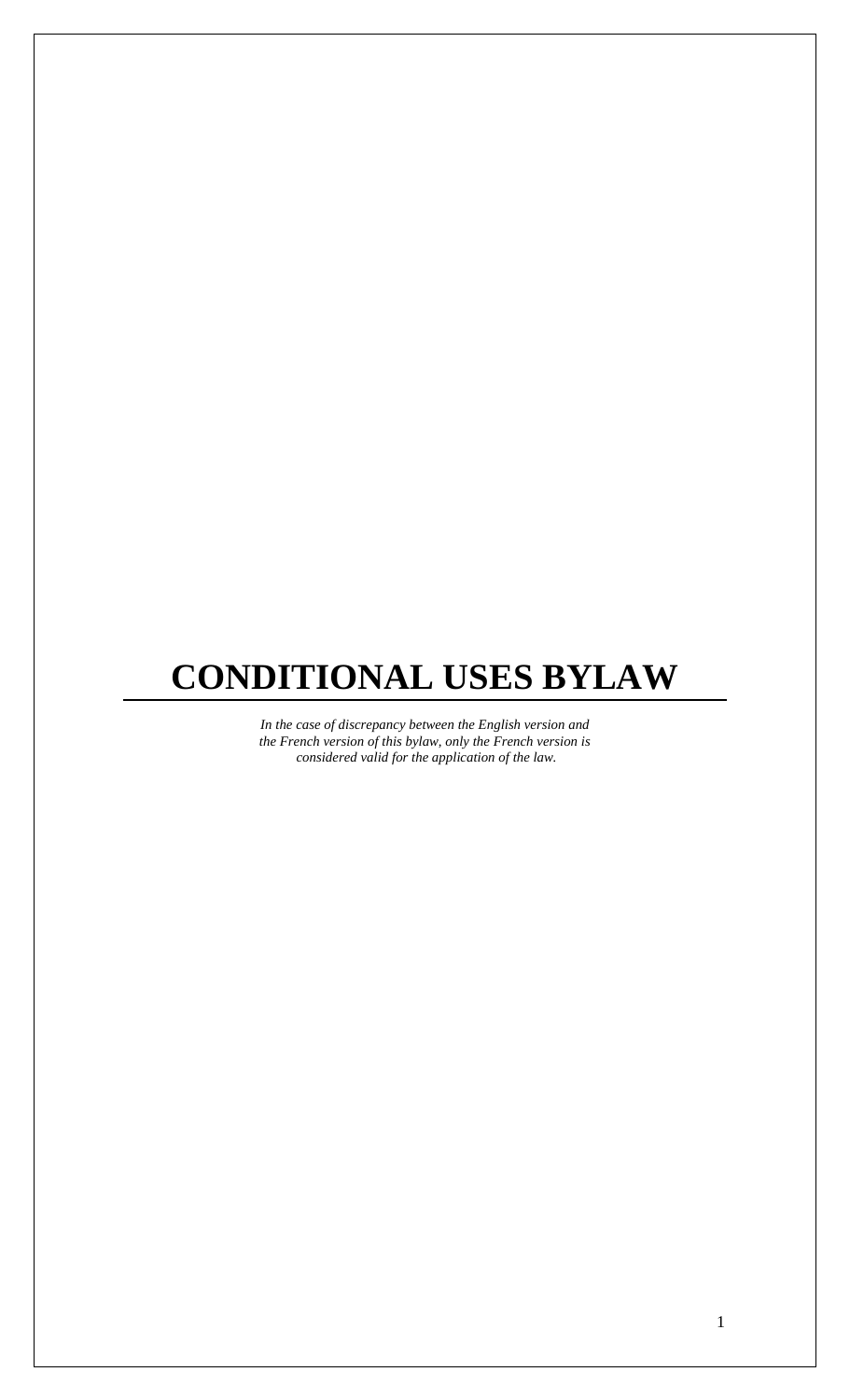# **BYLAW 2012-006-1 Conditional Uses Bylaw**

| <b>WHEREAS</b> | on November 5, 2012 the Municipality of Grosse Ile adopted a<br>land use planning bylaw and a zoning bylaw which came into force<br>on March 13, 2013;                                                                                                                                                                                                       |
|----------------|--------------------------------------------------------------------------------------------------------------------------------------------------------------------------------------------------------------------------------------------------------------------------------------------------------------------------------------------------------------|
| <b>WHEREAS</b> | these revised land use planning and development drafts formulate<br>one of the important issues of the land use management plan and<br>therefore, require that the Municipality implement a bylaw<br>concerning conditional uses in order to oppose the dispersion of<br>settlement and the harmful consequences that this type of<br>occupancy can lead to; |
| <b>WHEREAS</b> | this bylaw was submitted for public consultation during a public<br>meeting held on June 11, 2012, and afterwards to a public approval<br>process in accordance to the Act Respecting Land Use Planning;                                                                                                                                                     |
| <b>WHEREAS</b> | a notice of motion was given at the sitting of council held on April<br>2, 2012 regarding the presentation of a bylaw as such;                                                                                                                                                                                                                               |
| <b>WHEREAS</b> | a copy of this bylaw was also given to all members of council two<br>(2) working days before this present meeting;                                                                                                                                                                                                                                           |
| <b>WHEREAS</b> | the members of council present declare having read the bylaw;                                                                                                                                                                                                                                                                                                |
| <b>WHEREAS</b> | During the course of the sitting, the purpose and scope of the<br>bylaw were briefly summarized;                                                                                                                                                                                                                                                             |

# THEREFORE

It is moved by Miles Clarke Seconded by Vanessa Goodwin And unanimously approved

That bylaw number 2012-006-1 be adopted and the following is ordered and decreed by the said bylaw: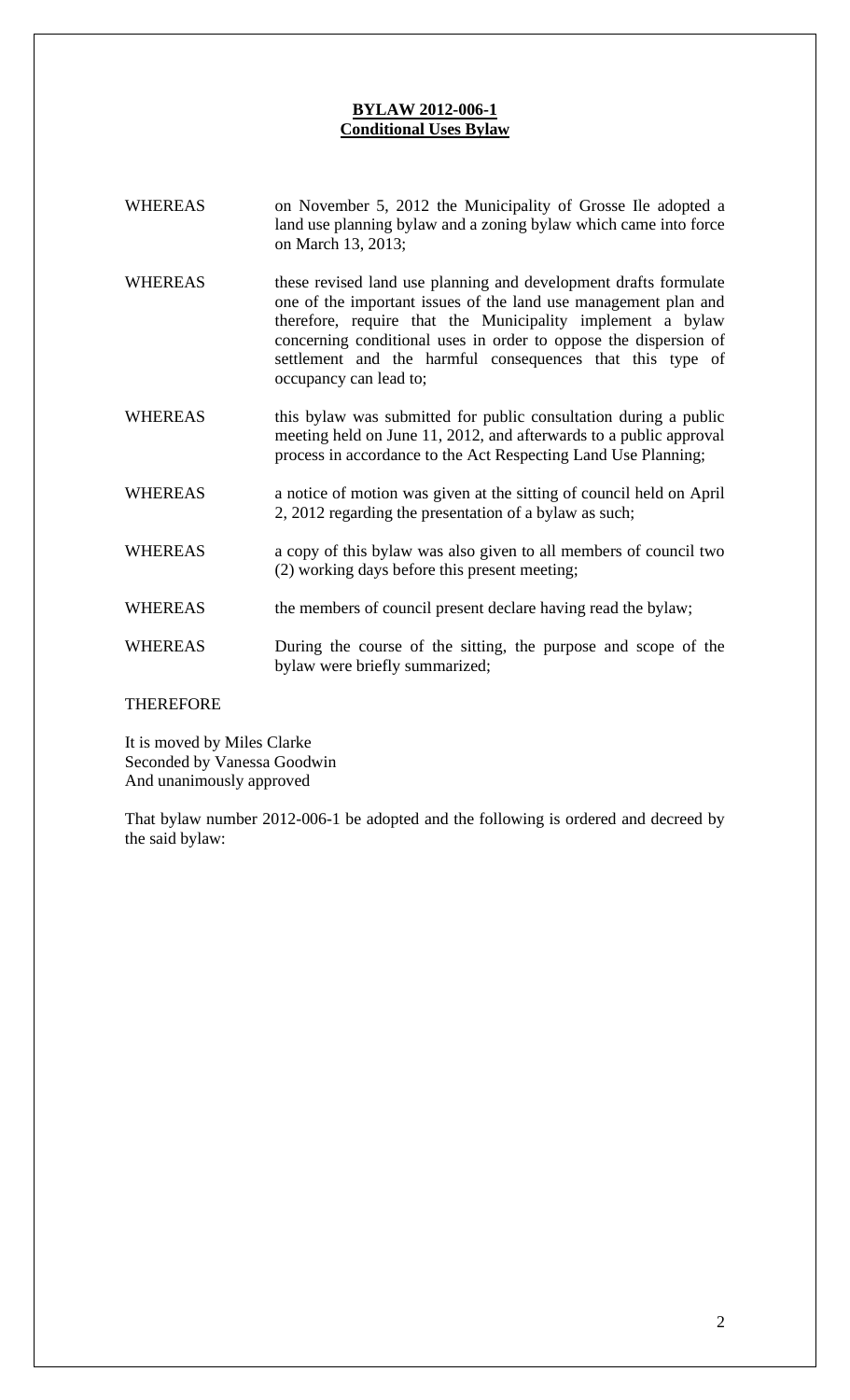# **Chapter 1**

## **DECLARATORY PROVISIONS**

#### **Article 1.1 TITLE AND NUMBER OF THE BYLAW**

The bylaw number 2012-006-1 is entitled "Bylaw Concerning Conditional Uses".

#### **Article 1.2 PREAMBLE AND ANNEXES**

The preamble and the annexes of this present bylaw are an integral part thereof.

## **Article 1.3 PURPOSE OF THE BYLAW**

The purpose of this bylaw is to permit in certain areas of the territory uses that are automatically unauthorized by the zoning bylaw, considering that particular conditions be respected.

This bylaw also constitutes a means to replace or enlarge a derogatory usage protected by an acquired right which is not authorized by the zoning bylaw while respecting particular conditions.

## **Article 1.4 TERRITORY OF APPLICATION**

This bylaw applies to the territory of the Municipality of Grosse Ile.

#### **Article 1.5 PERSONS SUBJECT TO THIS BYLAW**

Any individual or corporation, association or society is subject to this bylaw.

## **Article 1.6 THE BYLAW AND ARTICLES**

No article of this bylaw would be known to have an effect to exclude any person from enforcing a law from Canada or the province of Quebec.

## **Article 1.7 PROVISIONS OF OTHER BYLAWS**

Any building that is erected, set up, reconstructed, enlarged, renovated or altered and any parcel of land or building occupied or used for authorized purposes, and in the manner dictated by this bylaw are, furthermore, subject to the specific provisions of other municipal bylaws that relate to them.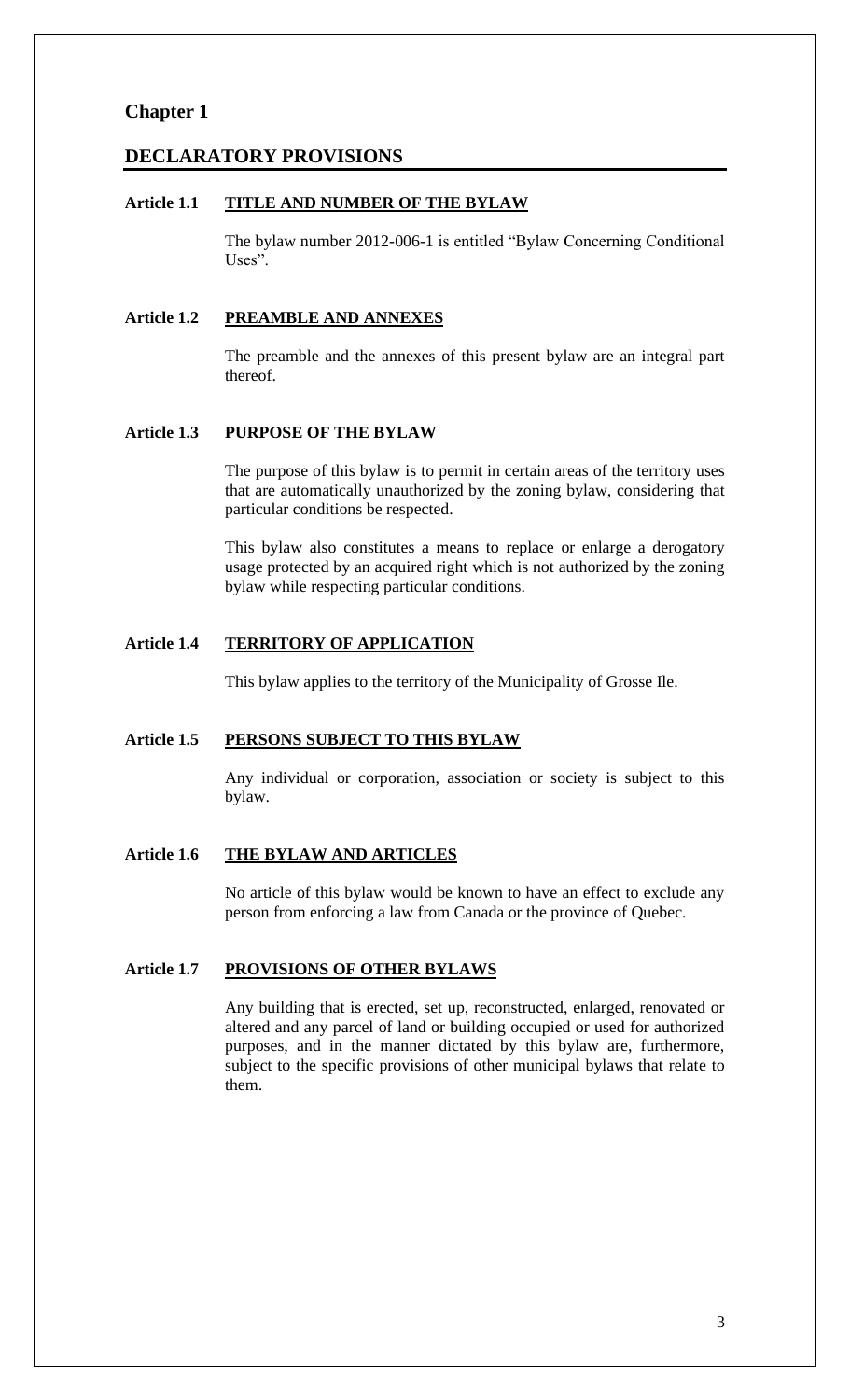## **CHAPTER 2**

#### **INTERPRETATIVE AND ADMINISTRATIVE PROVISIONS**

#### **Article 2.1 TERMINOLOGY**

For the enforcement of this bylaw, the definitions in article 2.3 TERMINOLOGY of the zoning bylaw number 2012-002 are applicable and valid as if they were integrally duplicated herein.

## **Article 2.2 BYLAW ADMINISTRATION AND APPLICATION**

The administration and application of this bylaw are entrusted to the municipal inspector and/or the Director-General of the Municipality, but the issuing of permits remains the responsibility of the designated municipal officer according to the provisions of the "Bylaw Concerning" the Issuing of Permits and Certificates, as well as the administration of the zoning, subdivision and construction bylaws" in force in the municipality.

## **Article 2.3 RESPONSIBILITIES OF THE APPLICANT**

The responsibilities of the owner, occupant, applicant or the agent carrying out the work or services are those that are granted to him in the municipal bylaw currently in force concerning permits and certificates, as well as the following:

- 1. prior to the issuing of the permit, the applicant must inform the Municipality, in writing, of his agreement to the conditions issued within the framework of the acceptance of his project.
- 2. the applicant must also submit, if necessary, the details of a consent policy with the Municipality regarding that the commitments agreed upon will be followed within the framework of the acceptance of the conditional use.

# **Article 2.4 PROCEDURE REGARDING THE PRESENTATION OF A CONDITIONAL USE REQUEST**

The issuing of a permit or certificate in regards to a conditional use aimed at by this bylaw is subject to approval of the conditional use by the municipal council, in accordance with the provisions of this bylaw and any other applicable municipal bylaw.

## **Article 2.5 PRESENTING A CONDITIONAL USE REQUEST**

A written request aiming at the approval of a conditional use must be submitted to the competent authority by the applicant or his authorized representative. The request must be signed by the applicant or his authorized representative and the information and documents required by this bylaw must also be submitted with the request.

## **Article 2.6 CONDITIONAL USE REQUEST IN CONNECTION TO A CONSTRUCTION PROJECT**

Similar to the conditional use request, a permit or certificate request must be presented to the Municipality for any subdivision, construction or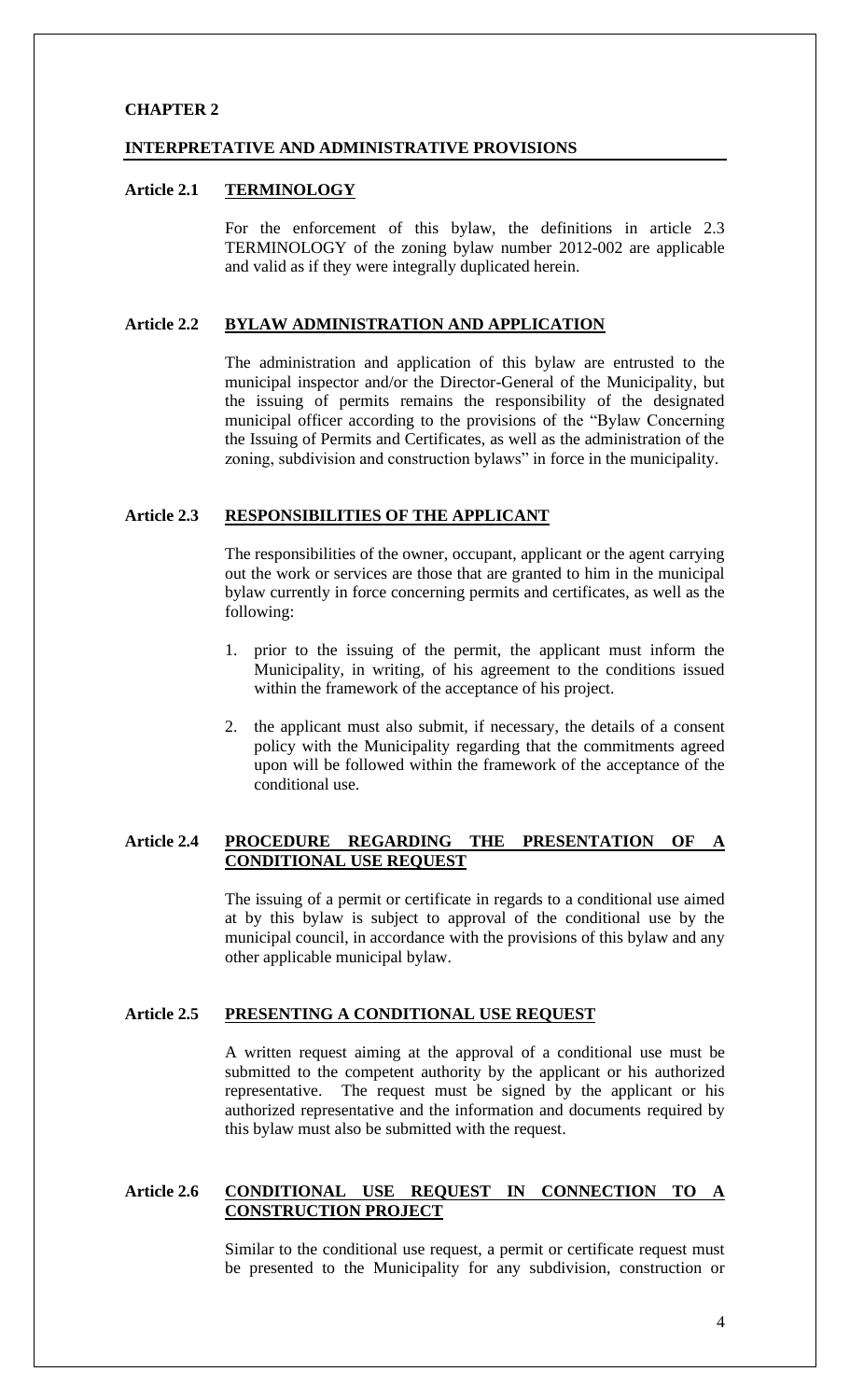demolition project, in accordance with the municipal bylaw currently in force concerning permits and certificates.

## **Article 2.7 REQUIRED DOCUMENTS AND INFORMATION**

A conditional use request submitted to the Community Development and Advisory Committee for analysis and recommendation must include, at the request of the designated municipal officer, one or all of the following general information:

- 1. family name, first name and address of the owner (s) or his authorized representative (s);
- 2. a proxy signed by the owner in the case of a request made by a representative;
- 3. if necessary, family name, first name and address of the professional (s) having worked on the presentation of plans and documents;
- 4. identification of the landsite aimed at by the conditional use request;
- 5. recent photographs of the site and adjacent lots taken within the 30 days prior to the request;
- 6. the plans, elevations, sections showing the architecture of any projected construction, including the colours;
- 7. the visual perspectives of the planned operation from the access road;
- 8. an explanatory text demonstrating the integration of the planned operations to the milieu (surroundings) according to the criteria of this bylaw.

## **Article 2.8 STUDY FEES**

Applicable fees for studying and processing the approval of a conditional use request are set at 300\$, which includes the public notice and if necessary, the permit authorizing the work.

These fees are not refundable under any circumstances once the request has been presented.

## **Article 2.9 AMENDMENTS OF THE WORK**

Once approved by council, the work to be carried out regarding a conditional use can not be altered unless it is the object of a new request according to the clauses foreseen by this bylaw.

## **Article 2.10 PROGRESS OF THE REQUEST**

#### **1. Complete Request**

The request for the approval of a conditional use is considered complete when the study fees have been paid and all the required documents and plans have been submitted to the designated municipal officer.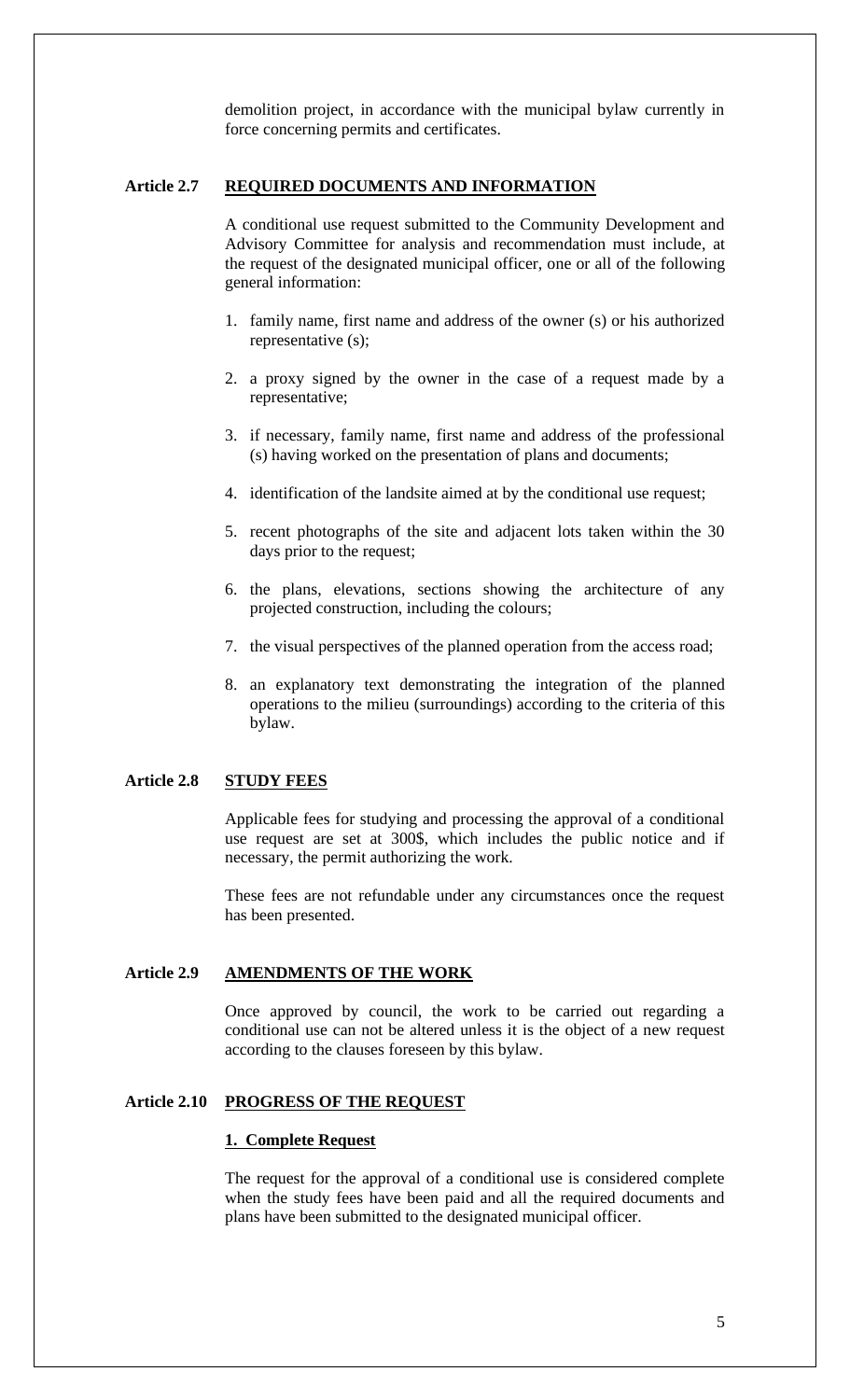## **2. Verification of the Request**

The designated municipal officer verifies if the request is complete and in conformity with the urban planning bylaws. At the request of the designated municipal officer, the applicant must provide any additional information for the full understanding of the request.

When the planned operation does not conform with the urban planning bylaws, with exception to the planned use, the designated officer notifies the applicant within 30 days following the presentation of the completed request.

When the information, plans and documents provided by the applicant are inaccurate, erroneous or insufficient, the designated municipal officer notifies him that the transferal to the Community Development and Planning Advisory Committee is suspended in order for him to provide the corrected and sufficient information, plans and documents for the verification of the request.

## **3. Transferal of the Request to the Community Development and Planning Advisory Committee**

When the request is complete and the designated municipal officer verified its conformity, the request is transferred to the Community Development and Planning Advisory Committee for their opinion within the thirty (30) days following the completion of the verification.

## **4. Study and Recommendation of the Community Development and Planning Advisory Committee**

The Community Development and Planning Advisory Committee formulates a written notice in the form of a recommendation, taking into account the pertinent evaluation criteria dictated in this bylaw and forwards this notice to the municipal council.

# **5. Public Notice**

At least fifteen (15) days before the meeting where the municipal council must decide on a request authorizing a conditional use, the town clerk must, by means of a public notice in accordance with the provisions of the *Act Respecting Land Use Planning* and a notice posted in a public place regarding the site aimed at by the request, announce the date, time and place of the sitting, the dispositions of the request and the right of any interested person to voice his opinion or concerns regarding the request during the sitting of council.

#### **6. Approval by Municipal Council**

After receiving the recommendation of the Community Development and Planning Advisory Committee, the municipal council renders their decision at the meeting indicated in the public notice (referred to in point 5).

The resolution by which the municipal council grants the request foresees any condition, considering the powers of the Municipality, that must be met regarding the implementation or the carrying out of the conditional use.

A copy of the resolution is forwarded to the applicant. The resolution by which the municipal council refuses the request specifies the reasons of refusal.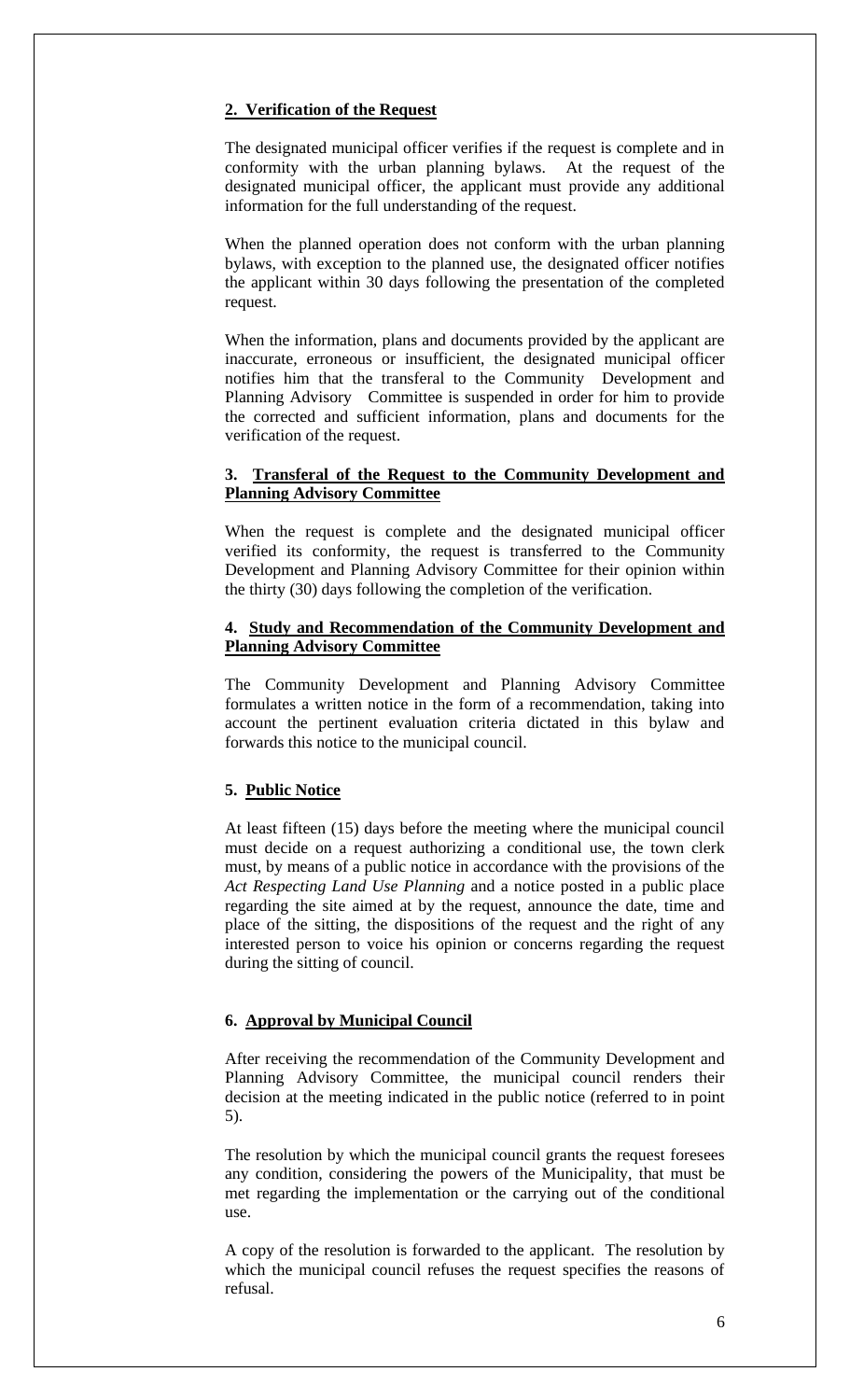## **7. Issuance of the Permit or Certificate**

The permit or the certificate can not be issued by the designated municipal officer until he obtains a true certified copy of the resolution by which the municipal council approves the request.

The designated municipal officer issues the permit or the certificate in accordance with the provisions of the *Bylaw Concerning Permits and Certificates* if the request is in compliance with all the provisions of the land use planning bylaws currently in force, and if, except for the targeted use, the conditions in the resolution approving the request are met.

## **CHAPTER 3**

# **PROVISIONS APPLICABLE TO ISOLATED SINGLE-FAMILY DWELLINGS OUTSIDE OF THE VILLAGE CORE AREA**

#### **Provisions Related to the Admissibility, Application and Evaluation Criteria**

## **Article 3.1 General Principles**

The territory of the Municipality of Grosse Ile is characterized by a dispersion of dwellings that causes its share of impacts, particularly in regards to the cost of public services as well as the protection of agricultural land sites, forestry coverings and panoramic sceneries that are the base of the tourism product offered to visitors.

The objective of this chapter is to permit isolated single-family dwellings outside of the Village Core network, conditionally that specific norms and criteria are respected.

# **Article 3.2 APPLICABLE AREAS**

In the agricultural A and forestry F zones included in the zoning plan of the Municipality and integrally part of Bylaw No. 2012-002, may be authorized, as conditional uses, isolated single-family dwellings of low impact on the landscape if all provisions of this bylaw are respected.

## **Article 3.3 ELIGIBILITY**

#### **3.3.1 General Rule**

For the purposes of this bylaw, the category of an isolated single-family dwelling of low impact on the landscape refers to a project that respects the following normative elements:

- the landsite intended for an isolated single-family dwelling of low impact on the landscape, has a minimum area of 3000 sq. m. (32 291 sq. ft.);
- the height of the isolated single-family dwelling is limited to two  $(2)$ stories and its ground area does not exceed 82.1 sq. m. (884 sq. ft.);
- the number of secondary buildings corresponding to residential use is limited to one (1) on the condition that it is does not exceed one-story and a ground area of 37 sq. m. (400 sq. ft.);

# **Article 3.4 EVALUATION CRITERIA**

#### **3.4.1 Criteria regarding the construction**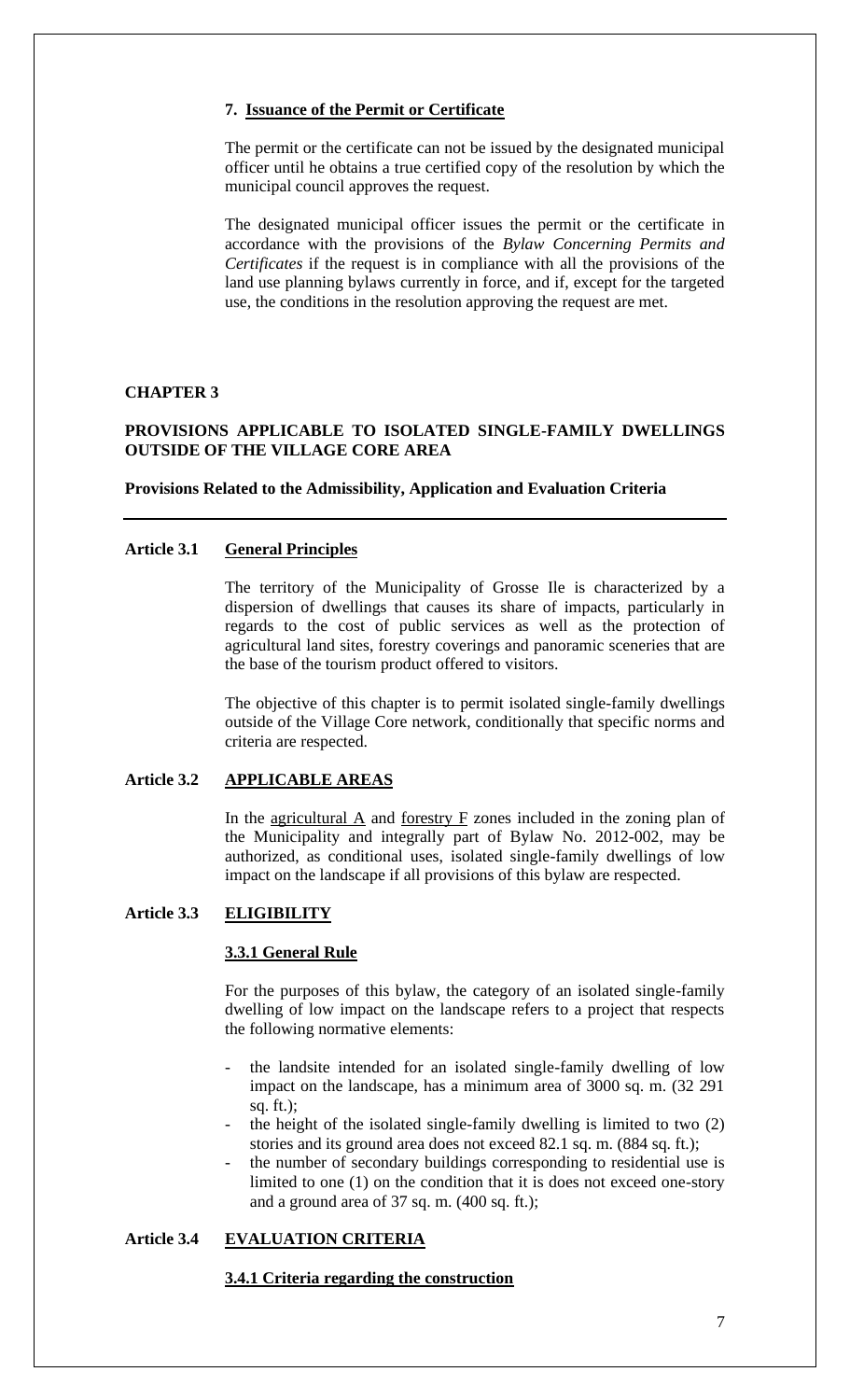- access to the site and construction of the structures integrate with the natural environment (layout, vegetation, wooded, etc.) and supports construction procedures that minimize embankment and excavation work;
- the planned construction must be designed in a way to harmoniously integrate in to the site and also in a way that prevents the construction from dominating the landsite;
- the planned construction must take into account the agricultural potential of the soil and the presence of a forestry covering if necessary;
- the location of buildings is planned in a way to minimize their visual impact and to preserve the ridge lines;

#### **3.4.2 Criteria Regarding the Connection to Public Services**

connection to the electrical and cable distribution networks between the main network and the building must give preference to underground connection.

## **CHAPTER 4**

## **APPLICABLE PROVISIONS REGARDING THE EXPANSION OR REPLACEMENT OF A NON-CONFORMING USE PROTECTED BY ACQUIRED RIGHTS**

**\_\_\_\_\_\_\_\_\_\_\_\_\_\_\_\_\_\_\_\_\_\_\_\_\_\_\_\_\_\_\_\_\_\_\_\_\_\_\_\_\_\_\_\_\_\_\_\_\_\_\_\_\_\_\_\_\_\_\_\_\_\_\_\_\_\_\_\_\_\_**

#### **Provisions regarding eligibility, areas of application and evaluation criteria**

#### **Article 4.1 General Principles**

Given that land occupancy on the Magdalen Islands was carried out in the absence of urban planning bylaws (until the coming into force of the zoning bylaw in 1994), there are quite a few non-conforming uses protected by acquired rights within the territory. This situation, in virtue of the present zoning bylaws, makes it difficult to get the optimal use from buildings that house non-conforming uses and even prevents the implementation of interesting and sometimes innovative projects when standard provisions associated with acquired rights must be applied.

The objective of this chapter is to permit the expansion or replacement of a non-conforming use protected by acquired rights by another nonconforming use that is more acceptable or less restrictive based on the following principles:

In the case of a replacement

the replacement has a more compatible impact with the authorized uses within the vicinity than that of the existing non-conforming use protected by acquired rights.

## In the case of an expansion

the expansion of the existing non-conforming use protected by acquired rights does not increase the negative impacts that this nonconforming use already causes within the vicinity.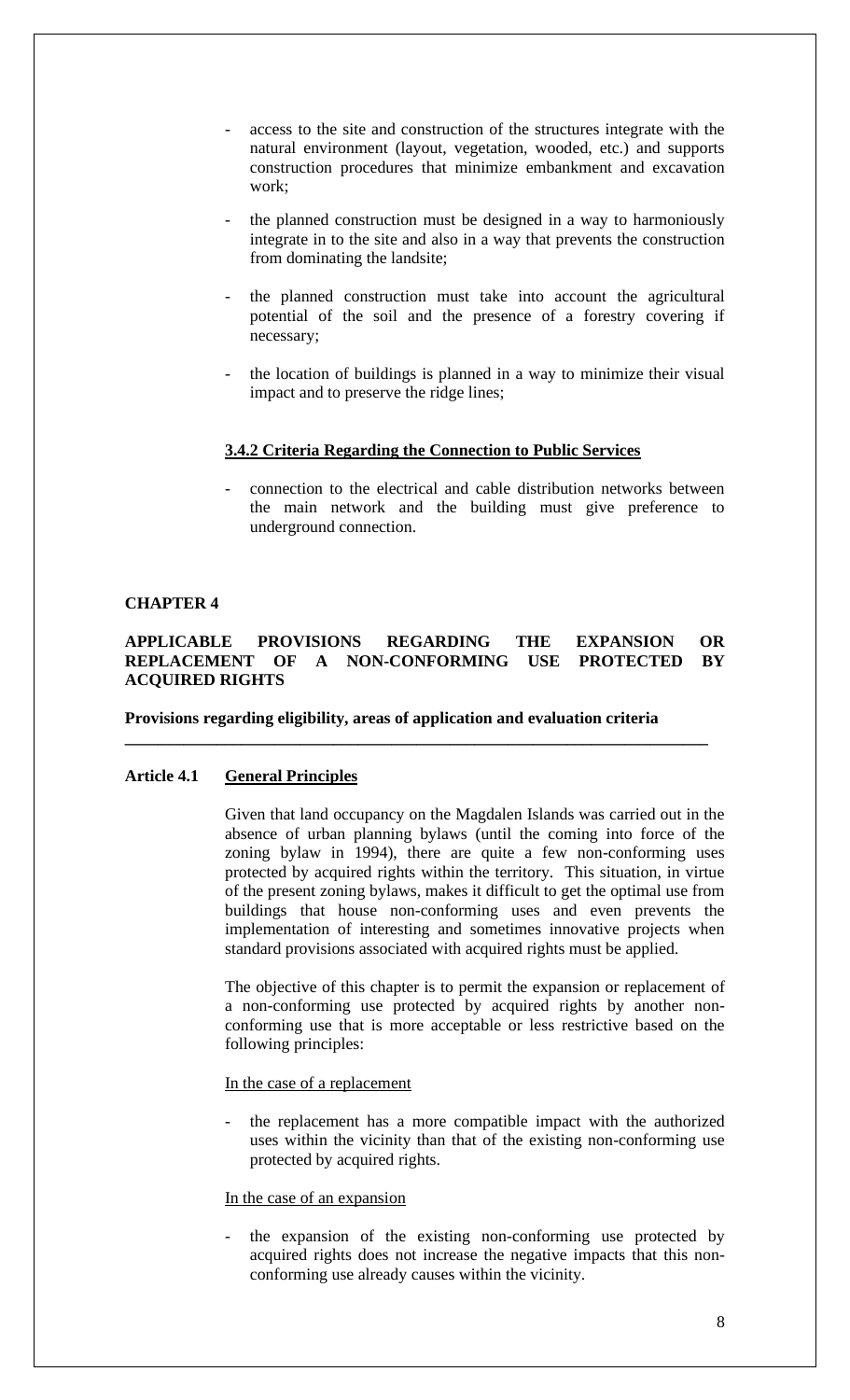## **Article 4.2 Areas of application**

The expansion or replacement of a non-conforming use protected by acquired rights by another non-conforming use may be permitted throughout the territory, as a conditional use, if all the provisions of this present bylaw are respected.

# **Article 4.3 Eligibility**

## **4.3.1 General rule**

In order to be eligible a request must meet the following conditions:

- the applicant must show that the non-conforming use has acquired rights before the initial analyzing of his replacement request will begin;
- the non-conforming replacement use must result in the termination of any non-conforming use protected by acquired rights by replacing it for another use that appears to be closer to an automatically authorized use than that of the existing non-conforming use;
- the non-conforming expansion use must improve the situation in regards to the inconveniences that the existing non-conforming use can cause.

#### **Article 4.4 Eligibility criteria**

#### **4.4.1 Criteria regarding the basic integration of the site**

The proposed expansion or replacement is instrumental to the harmonization of the vicinity and does not entail any significant negative impacts for the surrounding area and/or it reduces the constraints in regards to the expanded or replaced non-conforming use concerning:

- the visible architectural characteristics in the neighbourhood (volume, colours and materials of the buildings; the slopes of the roofs);
- the development of the land;
- increased traffic caused by the expanded or replaced use;
- the activities resulting from the expanded or replaced use;
- the through traffic within the vicinity.

## **4.4.2 Criteria regarding integration within the area**

- the proposed concept for signage is detached and enhances both the building and the site and integrates within the surrounding area;
- outdoor areas and secondary buildings are located and developed in a manner to minimize any inconveniences;
- outdoor lighting does not interfere with the immediate surroundings;
- the facilities used for storing waste or any other facility is located in an area where the risk of causing inconveniences is very low.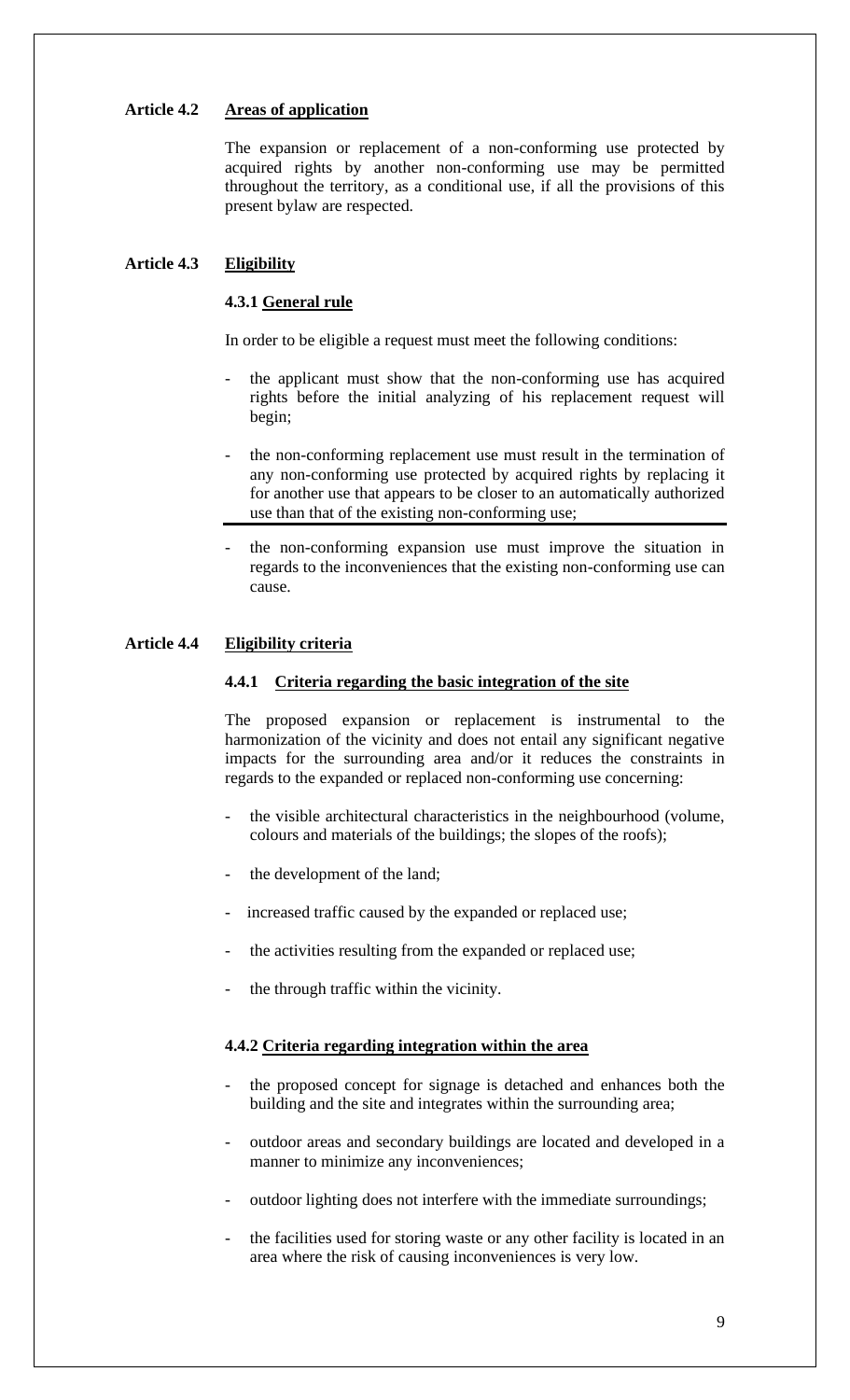## **4.4.3 Criteria regarding the architecture of the reception building**

the main and secondary buildings are built, expanded, renovated or altered in an architectural style that enhances the natural value of the buildings and this, in respect to the landscape in which it is established.

## **4.4.4 Criteria regarding parking**

- the site on which the non-conforming use is located has a sufficient number of parking spaces and meets the requirements of the expanded or replaced use, while minimizing potential inconveniences for the surrounding area;
- the location and accessibility of the parking spaces in regards to public roads are maximized in accordance with the overall development and are concealed by the integration of landscaped strips

#### **CHAPTER 5**

#### **FINAL PROVISIONS**

## **Article 5.1 PENALTIES**

Anyone who violates one or another of the provisions in this bylaw commits an infraction and is liable to a penalty, with or without fees; the amount of this penalty is as follows:

- 1. If it is an individual:
	- For a first offence, a penalty of 100\$ and maximum of 1000\$.

- For a second offence within a one year period, a minimum penalty of 300\$ and maximum of 2000\$.

2. If it is a corporation:

- For a first offence, a penalty of 600\$ and maximum of 2000\$.

- For a second offence within a one year period, a minimum penalty of 1000\$ and maximum of 4000\$.

A continuous violation of one or another of the provisions of this bylaw constitutes, day-by-day, a separate and distinct infraction.

# **Article 5.2 VIOLATION REPORT**

When the designated municipal officer notices a violation to this bylaw, he is authorized to issue a violation report. He forwards a copy to the offender.

# **Article 5.3 LEGAL PROCEEDINGS**

The Municipality can use the necessary legal action against anyone who violates this bylaw.